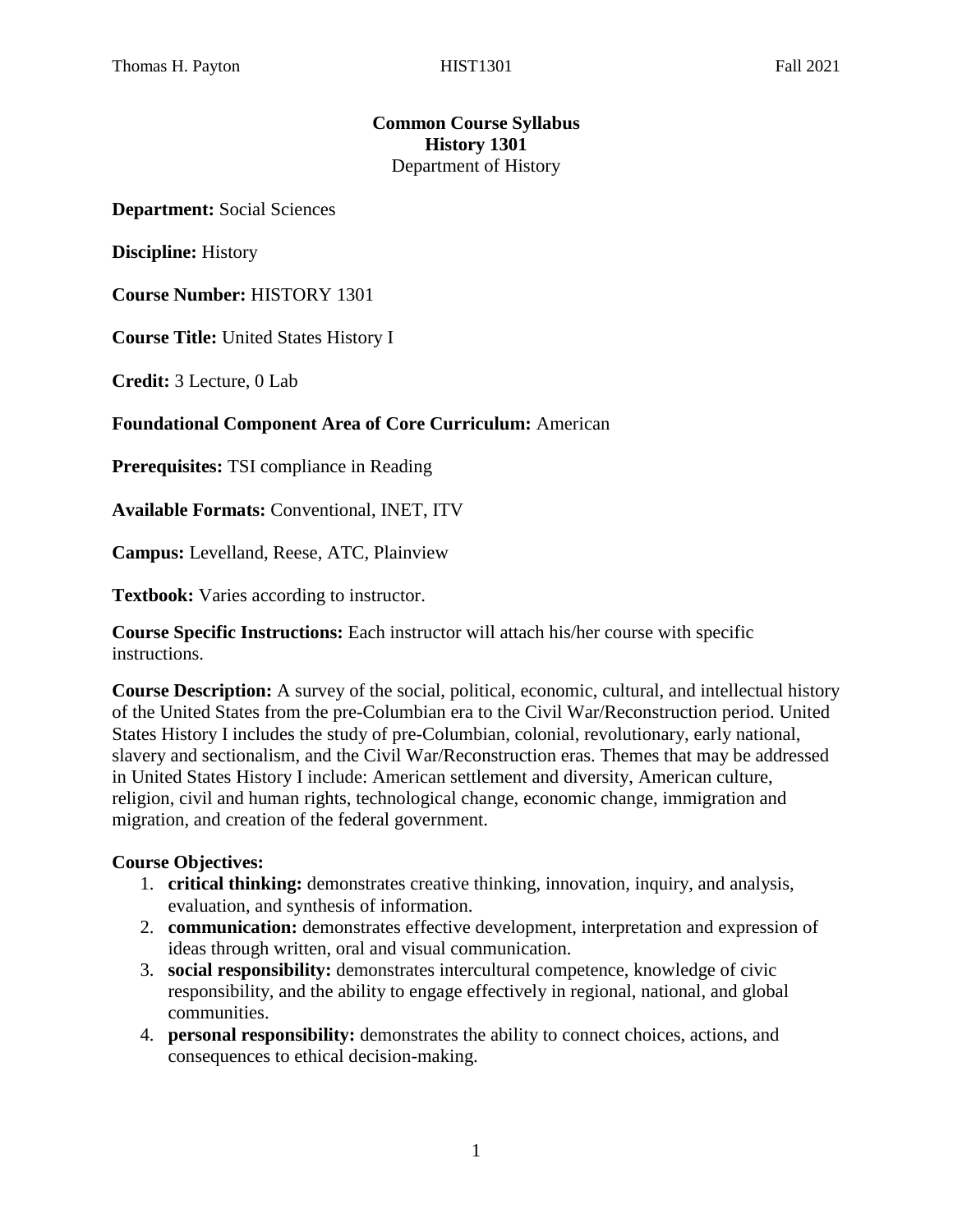**Course Purpose:** To acquaint students with the diversity of American history and to promote critical thinking in interrelating the past to the present. Fundamentally, the course promotes general understanding of a body of knowledge any student know.

**Course Requirements:** To maximize a student's potential to complete this course, he/she should attend all class meetings, complete all homework assignments and examinations in a timely manner, and complete all other projects or papers as assigned in the instructor's specific instructions.

**Course Evaluation:** See the instructor's course information sheet for specific items used in evaluating student performance.

**Attendance Policy:** Whenever absences become excessive and in the instructor's opinion, minimum course objectives cannot be met due to absences, the student will be withdrawn from the course. Each instructor will have additional information about attendance on his/her course information sheet.

**Learning Outcomes:** Upon successful completion of this course, students should demonstrate familiarity with the pre-Columbian era to the Civil War/Reconstruction period. This would include the following themes:

- American settlement and diversity
- American culture
- religion
- civil and human rights
- technological change
- economic change
- immigration and migration
- creation of the federal government

**Learning Outcomes:** Upon successful completion of this course, students will:

- Create an argument through the use of historical evidence.
- Analyze and interpret primary and secondary sources.
- Analyze the effects of historical, social, political, economic, cultural, and global forces on this period of United States history.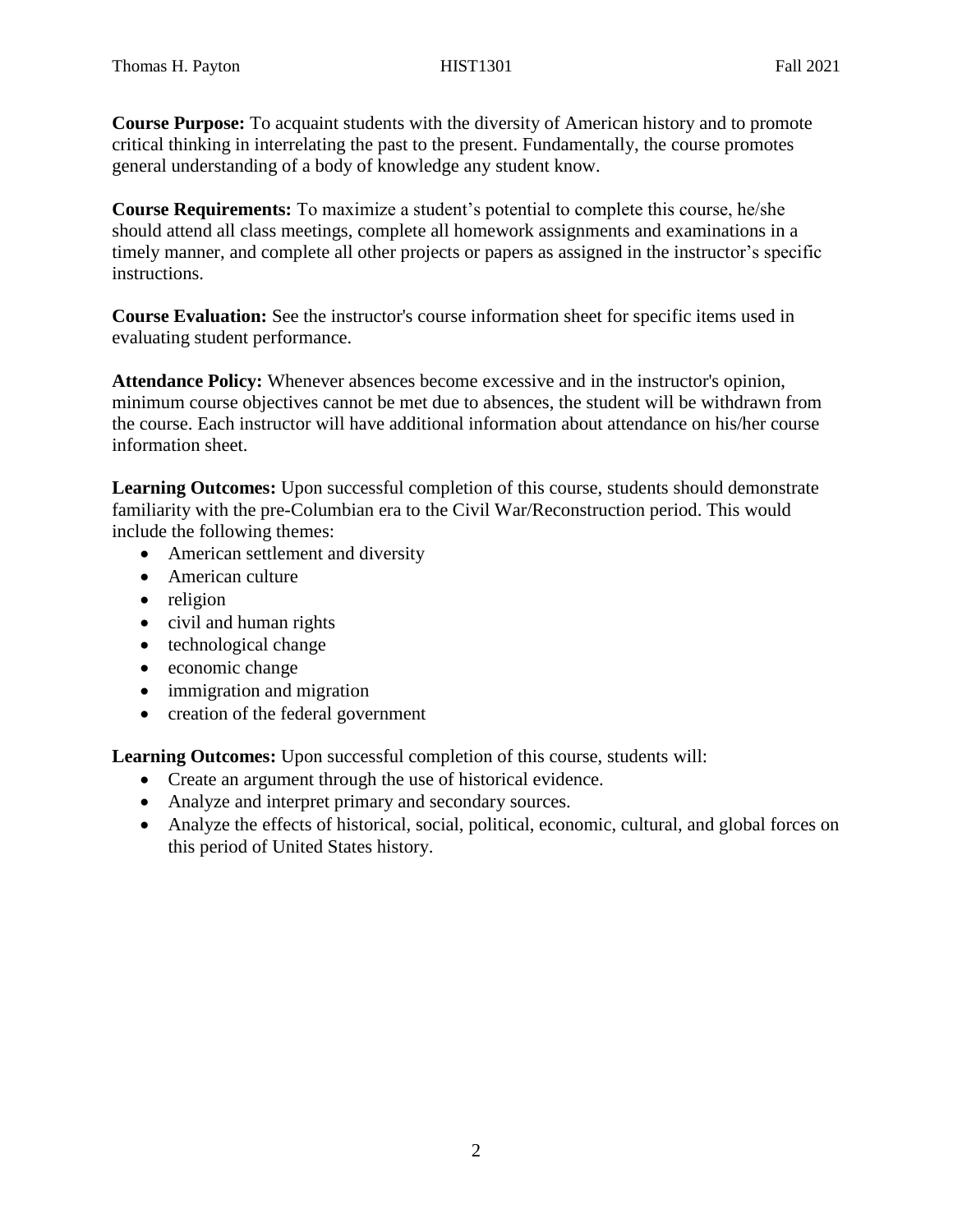# Classroom Syllabus

# Term: Spring 2021

- I. Course: HIST 1301: United States History I
	- a. Description: This course is a survey of United States history up to 1876. The course may examine such topics as the major cultural, economic, diplomatic, political, and social trends in the United States. The overall emphasis will be on understanding and interpreting history more than just the memorization of dates.
- II. Instructor: Thomas H. Payton Office: Reese Center, Building #3, Room #318C Phone: 806-894-9611, ext. 2908 Office hours: As posted on office door or by appointment E-mail: [tpayton@southplainscollege.edu](mailto:tpayton@southplainscollege.edu) Website: <http://www.southplainscollege.edu/faculty/payton-thomas.php> Technical Support: Email: blackboard@southplainscollege.edu Phone: 806-716-2180 (Monday-Friday, 8:00 a.m. - 4:00 p.m.)

# III. General Course Requirements:

Textbook: America: A Narrative History, Vol. I, Brief 11<sup>th</sup> Edition. George Tindall and David Shi, ISBN # 978-0-393-66896-4. Any additional readings will either be posted within Blackboard or will come from websites I have linked to the units and will be free.

## **Regarding TexBook Program:** *This course is in the SPC TexBook program, so you do not need to purchase a textbook or access code for this course.*

- **What is TexBook?** The required textbook/digital content for this course is available to you in Blackboard from the first day of class. The fee for the textbook/digital content is the lowest price available from the publisher and bookstore and is included in your tuition/fee payment.
- **How do I access my TexBook?** Your course material is in your Blackboard course from the first day of class. Access to your course material is provided either by RedShelf or other links inside your Blackboard course. RedShelf (and many publisher's) ebook features include the ability to hear the text read aloud, highlight, take notes, create flash cards, see word definitions, build study guides, print select pages, and download up to 20% of the book for offline access.
- **Help with TexBook issues and support** contact [https://solve.redshelf.com/hc/en](https://solve.redshelf.com/hc/en-us/requests/new)[us/requests/new.](https://solve.redshelf.com/hc/en-us/requests/new)
- **Opting out of TexBook:** Participating in TexBook is not mandatory, and you can choose to opt-out. However; by opting-out you will lose access to the in-course ebook and competitive pricing, and you will need to purchase the required course material on your own. If you drop the class or opt-out before the opt-out deadline, the TexBook charge will be automatically refunded to your SPC account. The opt-out deadline for Fall and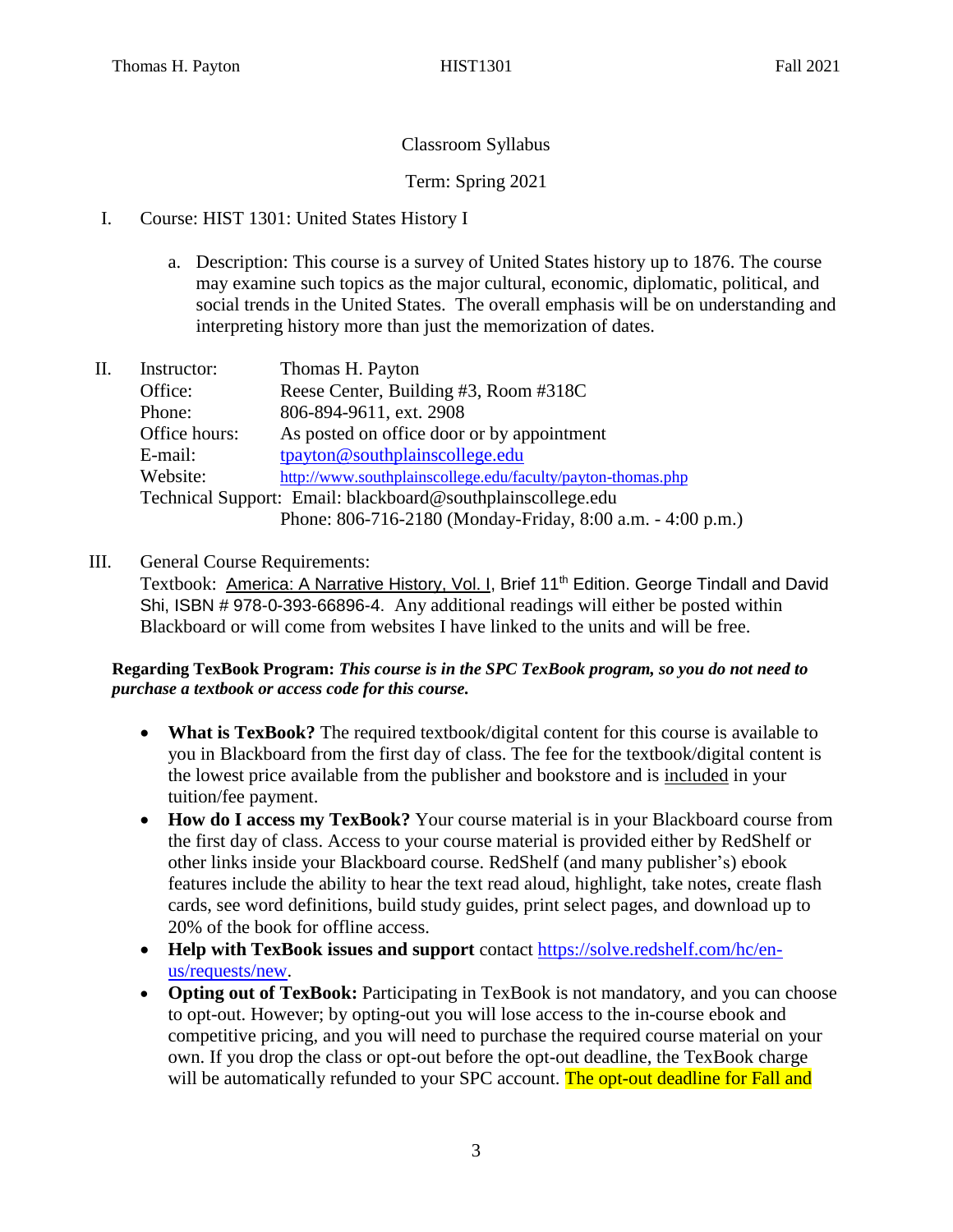Spring is the twelfth class day. The opt-out deadline for shorter terms varies between the second and third class day. You may want to consult with your professor before opting out.

If you still feel that you should purchase the course textbook/materials on your own, send an **optout email** to **tfewell4texasbookcompany@gmail.com**. Include your first name, last name, student ID number, and the course you are opting out of. Once you have been opted-out, you will receive a confirmation email. If you need assistance with the process, contact the SPC Bookstore:

**Email**: tfewell@texasbook.com / **Phone**: 806-716-2399

**Email**: agamble@texasbook.com / **Phone**: 806-716-4610

- IV. Attendance Policy: This is an online course, so there is no attendance as such. However it is expected that students will access the class at a minimum of at least once per week, excluding holidays. A STUDENT IS RESPONSIBLE FOR INITIATING THEIR OWN WITHDRAWAL FROM THE COURSE, if that becomes necessary. Any student who consistently misses deadlines, fails to maintain contact within the course, and/or if the instructor feels the objectives of the class will not be met due to lack of online participation within the class will be considered to have quit and may be dropped from the course. If you miss a total of **four** assignments (this includes writing assignments, discussions, and quizzes), you may be dropped from the class. Translation: stay in touch and get the work done. **One other note: failure to complete the Syllabus Quiz and Syllabus Contract on time will be taken as non-attendance in the class and you will be dropped.**
- V. Grading and Related Information, Definitions, Etc: There is a total of 290 points possible for the course. Grades will be determined as follows:

| <b>Syllabus Quiz</b>                                   |     |
|--------------------------------------------------------|-----|
| <b>Syllabus Contract</b>                               | 10  |
| Individual Writing Assignments (7 @ 10<br>points each) |     |
| Discussion Questions (6 @ 10 points each)              |     |
| Quizzes (13 @ 10 points each)                          | 130 |
| <b>Total Points</b>                                    |     |

I will grade on the following scale:

| 290 - 261 (100%-90%)      |  |
|---------------------------|--|
| 260 - 232 pts (89.9%-80%) |  |
| 231 - 203 pts (79.9%-70%) |  |
| 202 - 174 pts (69.9%-60%) |  |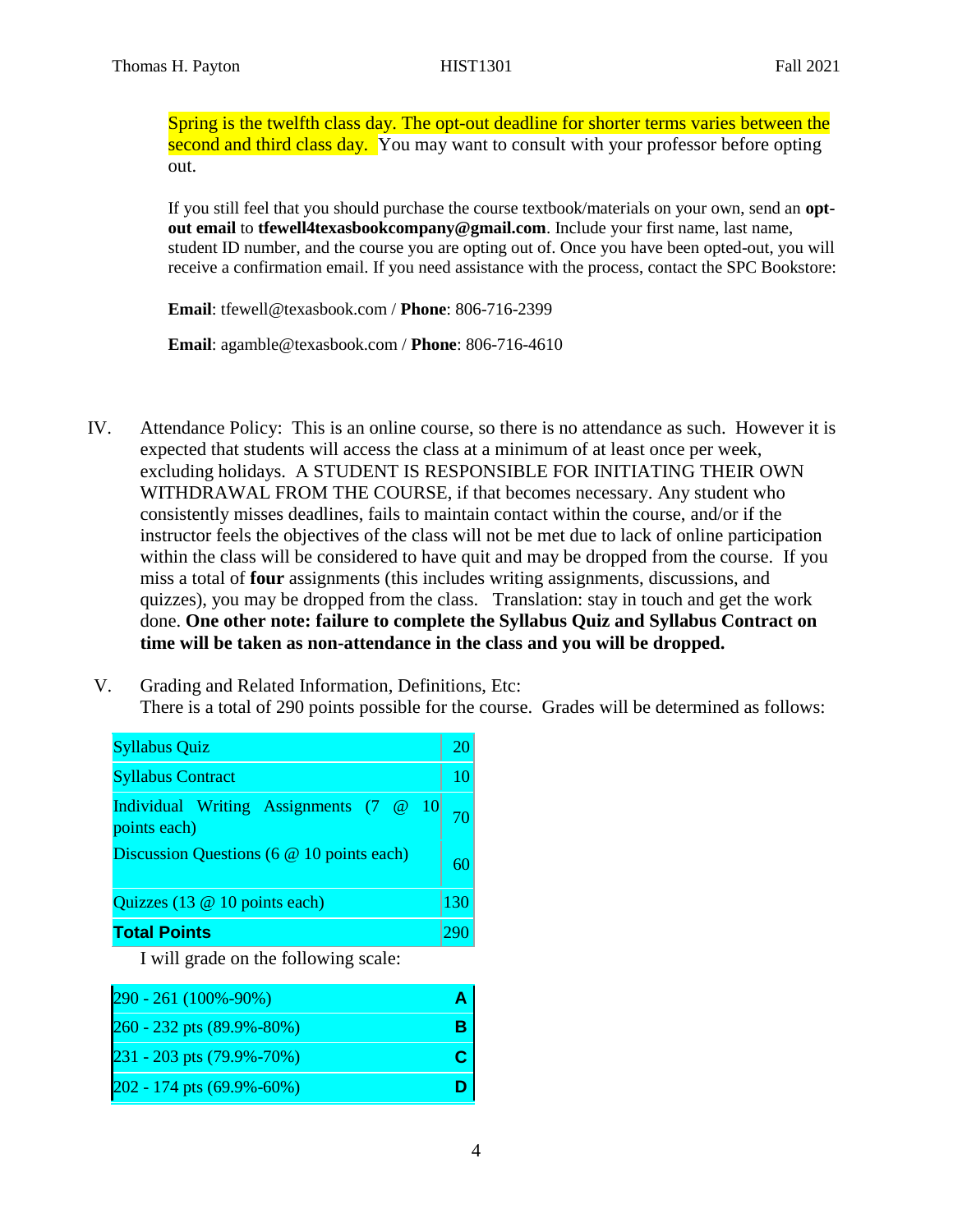## 173 - 0 pts (59.9%-0%) **F**

## Instructor's Prerogative:

I also reserve the right to adjust quiz grades if I find that misleading questions have appeared on the test. For example, let's say that after you take the quiz, I find that 90% of you have missed a particular question. I'll review the questions and if, in my opinion, it is vague or misleading, I'll throw it out and add one point to everyone's score (all test questions are worth one point).

## **Plagiarism:**

For purposes of this class, plagiarism can mean several people turning in the same or closely related papers for the short written assignments or weekly discussions, including copying work from a student who took this course a previous semester. **Discussion responses that are copied directly from the book and/or website (in whole or in part) and Individual Writing Assignments without citations or copied (in whole or in part) directly from a website will also fall under this category.** 

Additionally, I know it may be tempting to download papers from the Internet. However, please remember that there are many powerful software programs designed to detect plagiarism available to me and I know how to use them. I also have a pretty good idea of what student writing looks like. Finally, I have read the textbook and it's pretty easy for me to look up and see whether someone has merely copied from the text and turned it in as their answer. I take this stuff seriously. So should you.

## **Plagiarism of an assignment may result in a zero (0) for that assignment.**

## **Quizzes:**

There will be thirteen multiple choice quizzes this semester. Each quiz is worth 10 points and can only be taken once.

**Each quiz will consist of 10 multiple choice questions over the material covered in the textbook. You will have 10 minutes in which to take the quizzes. For purposes of this class, this means 10 consecutive minutes. To access the quizzes for this course, click on the appropriate unit link found on the course homepage and then click on the unit quiz link found in the Table of Contents of each unit.** 

If you have computer problems while taking your quiz, please send me a course message immediately. It is your responsibility to let me know that you have a problem as soon as the problem occurs. If you do not let me know about the problem until after the quiz closes, you will not be able to take the quiz.

You may use your books and notes on these quizzes. You may **not** use past exams or any type of answer key on these quizzes.

## **Academic Writing:**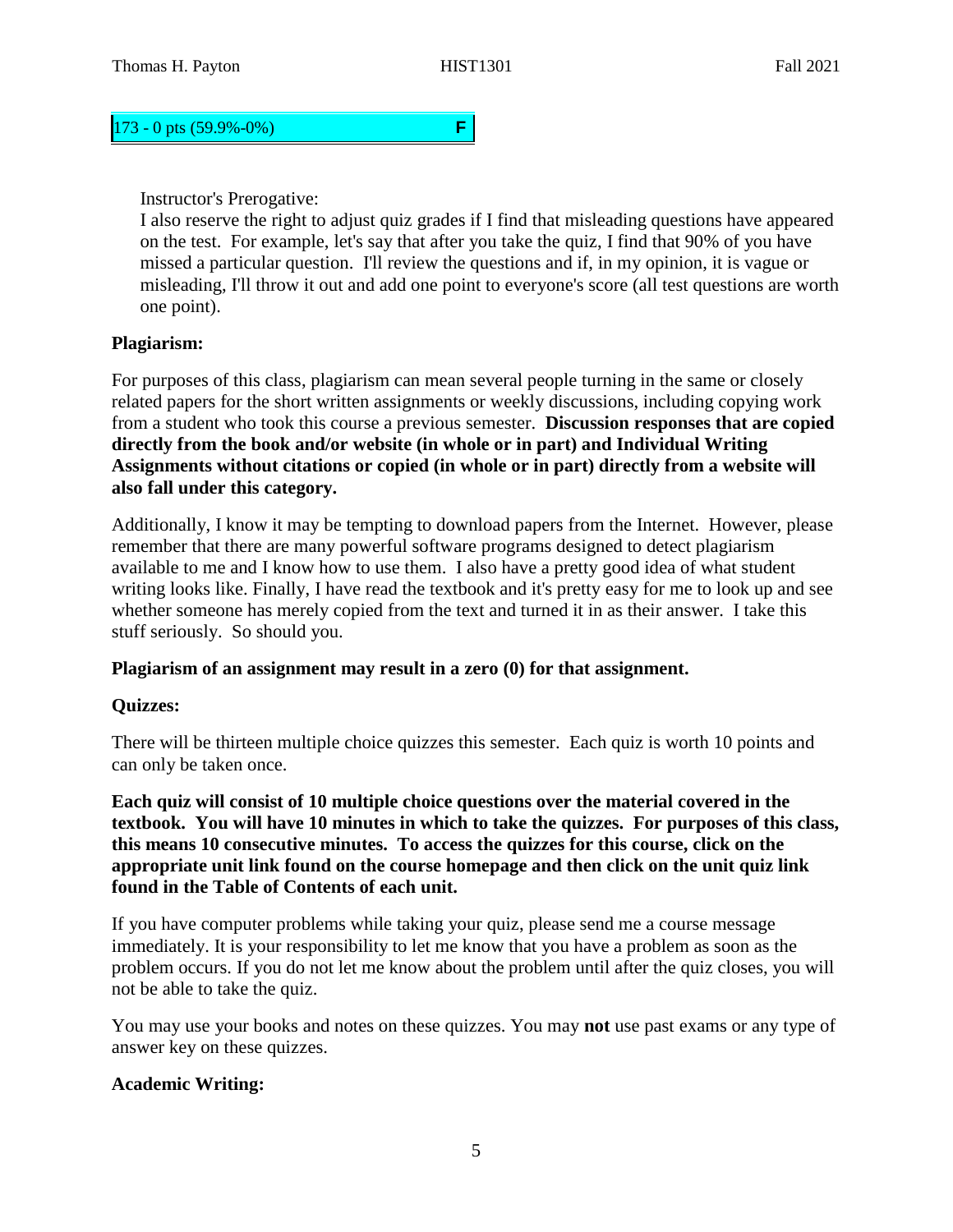**SPC Policy regarding "standard English":** All written assignments should be presented using the conventions of Standard Written English. South Plains College requires all students to become proficient in "academic English," a form of English that is typically used in academic, professional, and business contexts. While slang, regional idioms, and informal kinds of self-expression are appropriate in some contexts, they are out of place in academic writing. Writing instructors and professors in courses across the campus expect all students to demonstrate proficiency in using the conventions of academic English in their written work, whether it is in-class exams or take-home essays.

#### **Individual Writing Assignments:**

#### Required:

There will be a total of 7 short writing assignments posted this semester. These short papers (2-3 paragraphs maximum) will be worth ten points each. You will write a brief analysis of assigned images, documents, and websites. Specific instructions for each assignment will be included in each weekly unit. **All individual written assignments must be submitted via the writing assignment link contained within each unit. I will not accept any assignments submitted by any other means.**

Each short writing assignment should be in essay format and will receive a score from one to ten. **Points will be deducted if essays are not free of spelling, grammar, and structural errors and should be written in paragraph form.** 

**Submission of Writing Assignments:** Assignments **must** be submitted by uploading your assignment into TurnItIn. Your file **must** be saved as a doc, docx, or rtf file. A grade of zero will be given to any assignment saved as a different file type.

#### **Unit Discussions:**

## Required:

I will post one question to the course discussion forum for each of six units this semester. In order to receive full credit for the weekly discussions, you must actually carry on a discussion about the question with your peers. One posting does not constitute a discussion and will not receive full credit. You must also post **at least** two thoughtful discussion responses in order to earn full credit in addition to your initial response. ("I agree with your response" does not qualify as a discussion posting.) You must first post a response to my question and then you must post responses to other student's response(s). To be clear: you are to post one (1) initial response to my question and then you must post at least two (2) responses to your classmate's postings or responses, so at least 3 postings total are expected, each at least a paragraph long.

When responding to another student, **do not** give a critique of their submission. You should be carrying on a discussion about the question rather than telling them whether or not they did a good job or what they should have done. I will grade the discussions. The student needs to discuss the question.

## **In order to allow your peers time to respond to your discussion postings, you must post your initial response to the discussion question by the first discussion deadline for that unit**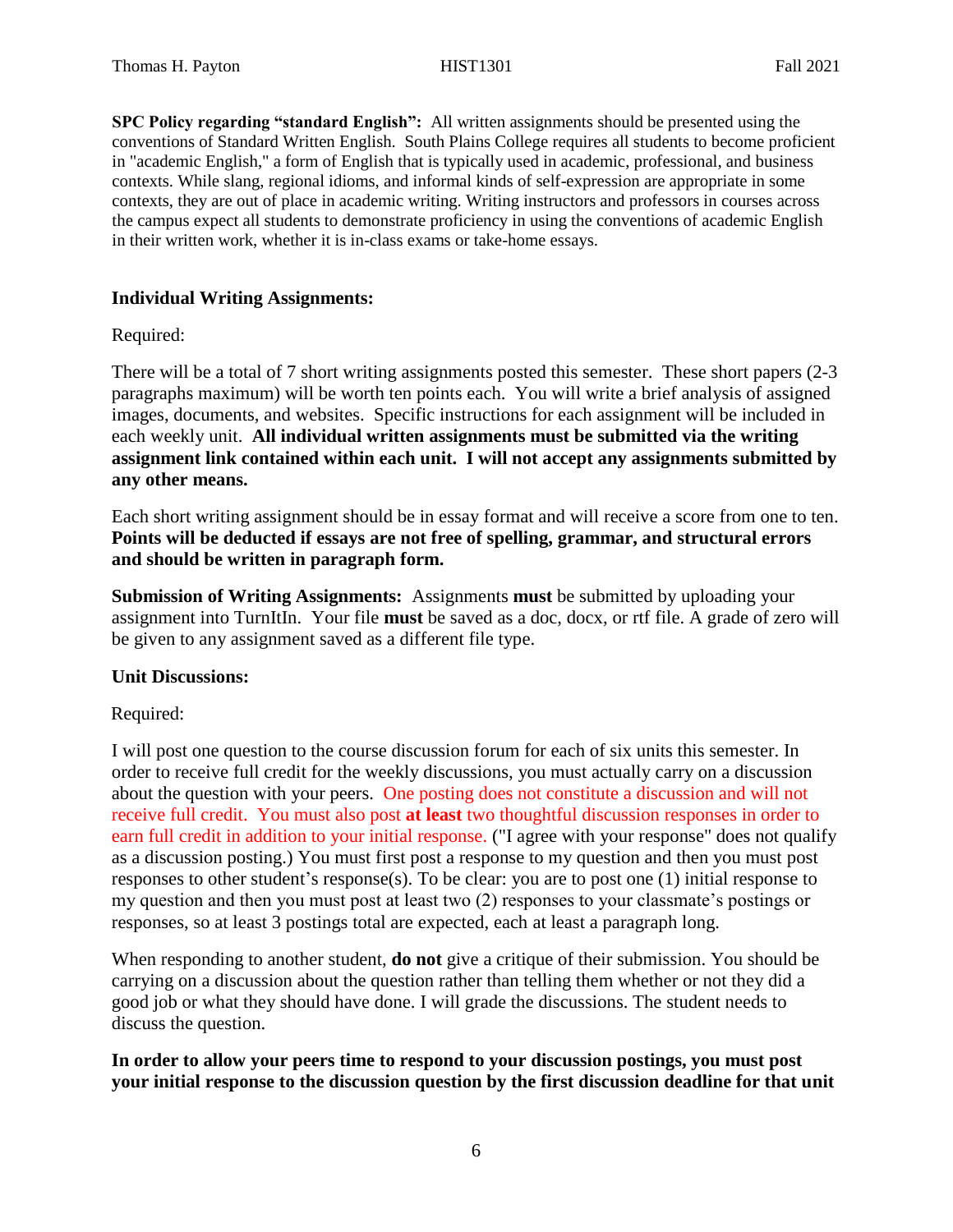**in order to receive full credit. You must then post a response to the other student's discussion submissions by the second discussion deadline for that unit in order to receive full credit.** You will only receive half credit if you fail to submit your first discussion response (your response to my discussion question) by the first discussion deadline or fail to respond to another student's discussion submission. For example, if your initial response for the Unit 2 discussion were due by 11:59 p.m. on Tuesday, September 11. Your final responses (responses to other student's postings) would be due by 11:59 p.m. on Friday, September 14. If you do not post your responses by then, you will have missed your chance to get credit for the Unit 2 discussion.

Additionally, each response should be at least one paragraph in length **(at least 5 sentences)** to receive credit. This does not mean that five sentences will automatically receive full credit. You must adequately discuss the question and fully respond to another student in order to receive full credit. This often cannot be done in five sentences.

**You must post your responses within the threads I start for each question. To do this, click on the question and then hit "reply" found below the question I have posted. I will not grade responses outside of the original thread of my question and will also not grade replies posted to another unit's discussion question.**

Your comments should reflect careful thinking and should be phrased in proper English (you know – capitalization, correct spelling, punctuation, complete sentences, etc.). Your comments should be normally between a paragraph and a page in length. **I expect you to cite page numbers when quoting the textbook, and you should enclose the direct quote in quotation marks**. Here is how you do that:

"In the short run the horse brought prosperity and mobility to the Plains Indians." (20)

If you cite sources outside the textbook, be sure to do so in standard MLA or Turabian citation format.

**Students who turn in discussion responses that include direct quotes from the text not enclosed in quotation marks and that do not cite a page number from the text will receive a grade of zero for that assignment.**

**These discussions will be closely monitored and no foul language, personal insults, or meandering off topic will be tolerated. Students who break the rules will be warned once; if they continue to violate the rules, they will receive a zero for the Weekly Discussion grade for the entire semester.** 

## **Grading Time Frame:**

I will post grades for your assignments approximately one week after the assignments are due.

## **Late Assignment Policy:**

As a rule, work will not be accepted late for any reason other than a documented and verified extended problem with the Blackboard server. In rare cases, primarily associated with events like a lengthy medical event such as hospitalization, an exception may be granted. But this would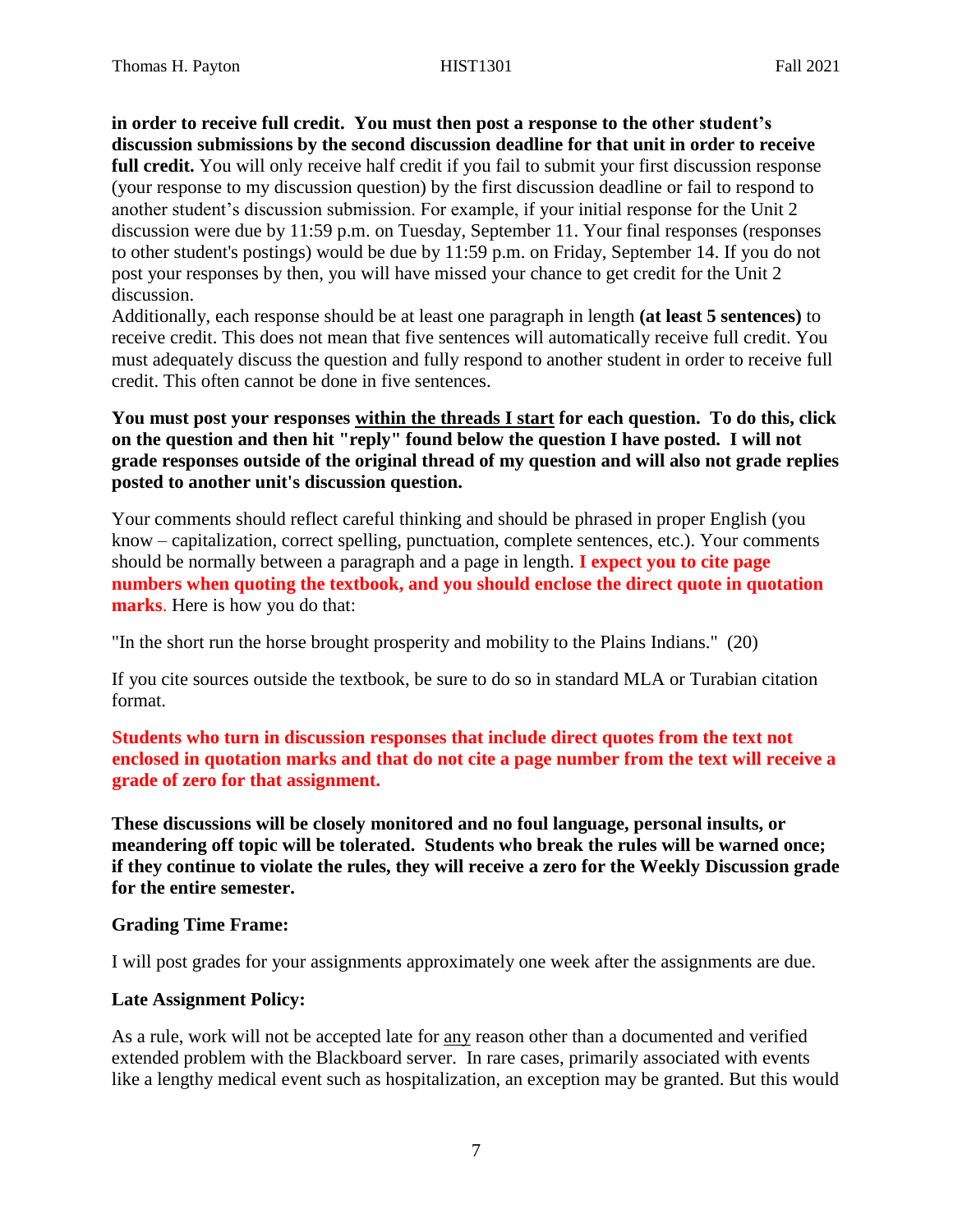be a rare exception and determined on a case by case basis by the instructor. In other words, get it done early so that there is no reason for it not to be done.

If you plan to be out of town or involved in any extracurricular activity that interferes with a deadline, it is your responsibility to submit the work prior to the deadline. **As a rule, (except as noted for extended Blackboard issues) late work is NOT accepted. Period.** 

## **Submission of Assignments:**

It is your responsibility to double-check the submission of your work. If your work is not submitted (even though you may have attempted to submit it), I will not accept the assignment late.

## **Computer Problems:**

**If your computer and/or internet has a tendency to freeze or crash right before an assignment is due, you will need to plan ahead and allow sufficient time in which to submit your work. Computer problems are not a valid excuse for submitting late work. If you do have computer problems when submitting an assignment, you will need to find another computer to use in order to submit your work. (Family members, friends, and libraries are excellent sources for locating another working computer.)**

**Always, always, always back up your work on your computer. I recommend saving a copy to your hard drive and also saving a copy to a flash drive (or even email it to yourself). Losing your work because you have computer problems and do not have a back-up copy is not a valid excuse to submit late work.**

Final Note: Be sure to review the comments I leave on assignments in order to improve. The same errors made consistently will only lower your grade.

VI. **Student Privacy**: South Plains College is bound by the Texas Open Records Law and the Family Educational Rights and Privacy Act of 1974. Information regarding these topics can be found in the South Plains College Catalog. As far as this class is concerned, I will NOT release or discuss your class performance, grades, averages, or attendance with anyone but you. This means that your parents, class counselors, principals, or any other interested party will not gain this information from me – if they need this sort of information they must ask you for it.

# VII. ACCOMMODATIONS:

DIVERSITY STATEMENT: In this class, the teacher will establish and support an environment that values and nurtures individual and group differences and encourages engagement and interaction. Understanding and respecting multiple experiences and perspectives will serve to challenge and stimulate all of us to learn about others, about the larger world and about ourselves. By promoting diversity and intellectual exchange, we will not only mirror society as it is, but also model society as it should and can be.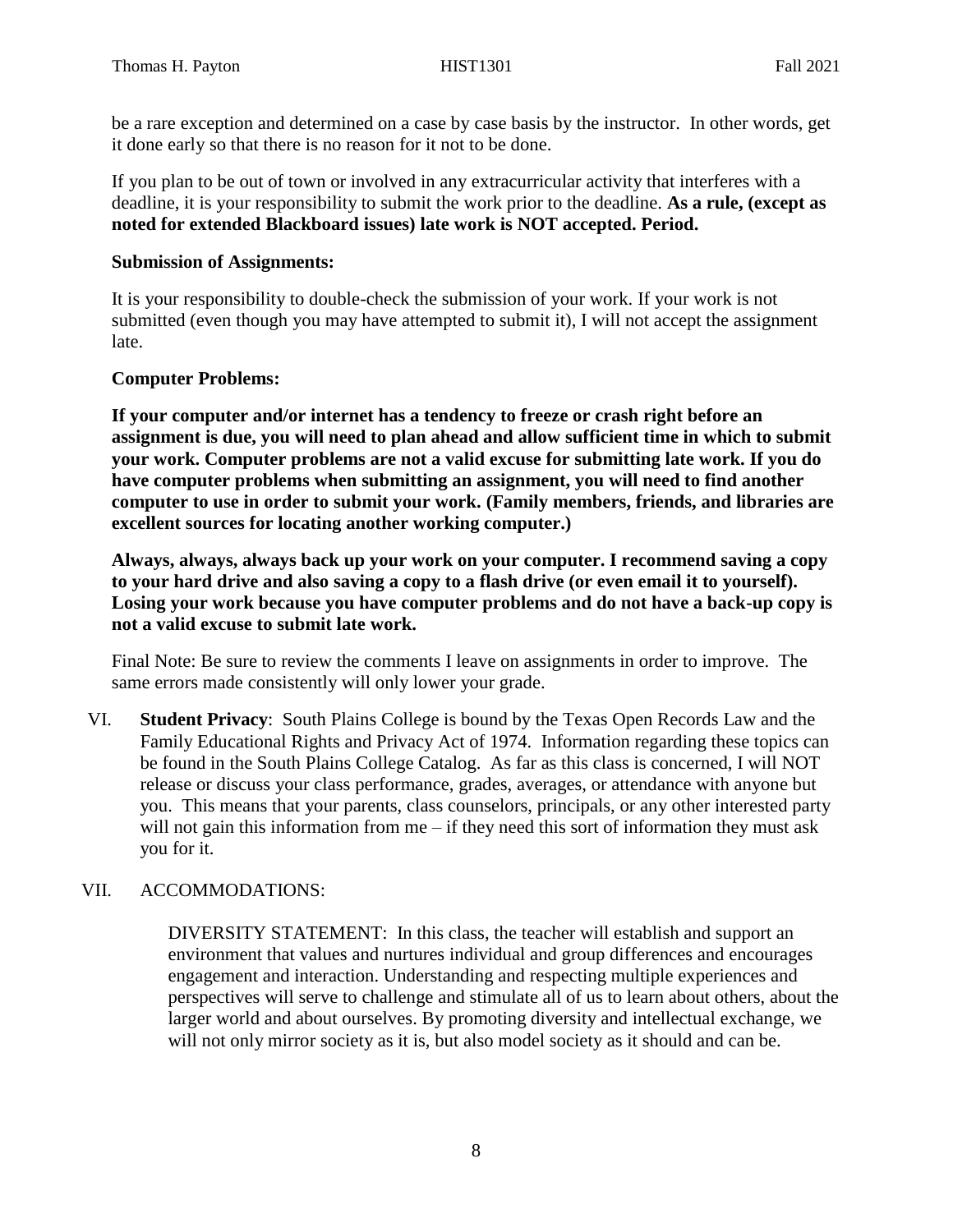EQUAL OPPORTUNITY: South Plains College strives to accommodate the individual needs of all students in order to enhance their opportunities for success in the context of a comprehensive community college setting. It is the policy of South Plains College to offer all educational and employment opportunities without regard to race, color, national origin, religion, gender, disability or age.

DISABILITY STATEMENT: Students with disabilities, including but not limited to physical, psychiatric, or learning disabilities, who wish to request accommodations in this class should notify the Disability Services Office early in the semester so that the appropriate arrangements may be made. In accordance with federal law, a student requesting accommodations must provide acceptable documentation of his/her disability to the Disability Services Office. For more information, call or visit the Disability Services Office at Levelland Student Health & Wellness Center 806-716-2577, Reese Center (also covers ATC) Building 8: 806-716-4675, Plainview Center Main Office: 806-716-4302 or 806-296-9611, or the Health and Wellness main number at 806- 716-2529.

PREGNANCY: If you are pregnant, or have given birth within six months, Under Title IX you have a right to reasonable accommodations to help continue your education. To activate accommodations you must submit a Title IX pregnancy accommodations request, along with specific medical documentation, to the Director of Health and Wellness. Once approved, notification will be sent to the student and instructors. It is the student's responsibility to work with the instructor to arrange accommodations. Contact Chris Straface, Director of Health and Wellness at 806-716- 2362 or email [cstraface@southplainscollege.edu](mailto:cstraface@southplainscollege.edu) for assistance.

- **VIII. Campus Concealed Carry syllabus statement: Campus Concealed Carry - Texas Senate Bill - 11 (Government Code 411.2031, et al.) authorizes the carrying of a concealed handgun in South Plains College buildings only by persons who have been issued and are in possession of a Texas License to Carry a Handgun. Qualified law enforcement officers or those who are otherwise authorized to carry a concealed handgun in the State of Texas are also permitted to do so. Pursuant to Penal Code (PC) 46.035 and South Plains College policy, license holders may not carry a concealed handgun in restricted locations. For a list of locations, please refer to the SPC policy at: (http://www.southplainscollege.edu/human\_resources/policy\_procedure/hhc.php) Pursuant to PC 46.035, the open carrying of handguns is prohibited on all South Plains College campuses. Report violations to the College Police Department at 806-716-2396 or 9-1-1.**
	- **IX. Academic Integrity: It is the aim of the faculty of South Plains College to foster a spirit of complete honesty and a high standard of integrity. The attempt of any student to present as their own work any work which they have not honestly performed, is regarded as a most serious offense and renders the offender liable to serious consequences, up to and including possible suspension. Students should refer to the SPC General Catalog policy regarding consequences for cheating and plagiarism (see**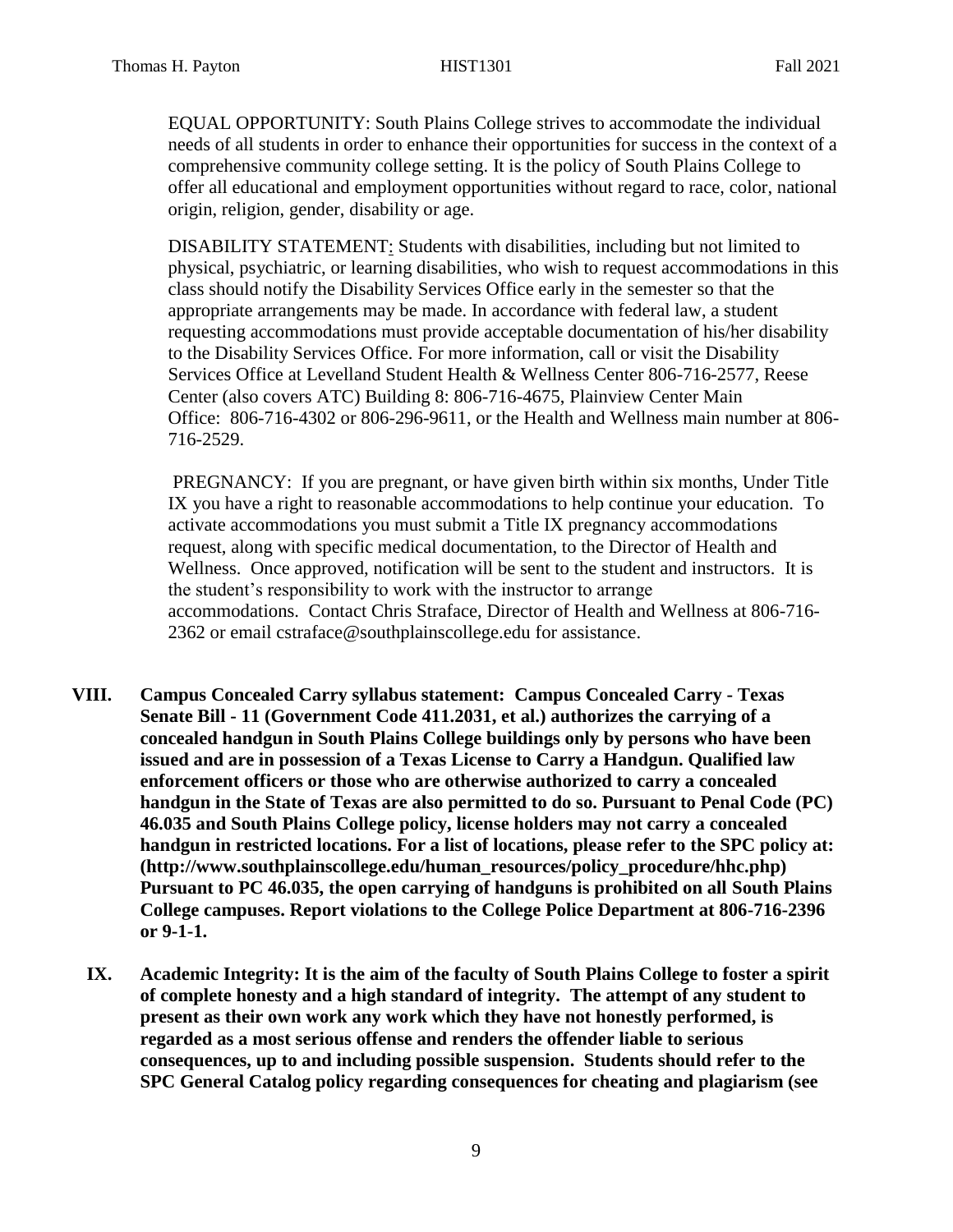**"Academic Integrity" and "Student Conduct" sections). This will also mean a failing grade on the exam/assignment in question at the minimum, and can entail failure of the course and/or expulsion from the college.** 

X. Schedule of Assignments for History 1301 Fall 2021

Online courses are designed to give students flexibility – and they do to some extent. However, some structure is also necessary in order to fit the course into a one-semester format. Please note the dates and times, as well as governing rules, for your assignments and quizzes below. If you miss an assignment or quiz, you are out of luck except as noted under the Late Assignment Policy. Remember, if you miss 4 or more assignments, you may be dropped as well.

August 30 (Mon.) – First class day. All students must log into online classes. **Please read and print out the syllabus. Also, please read and complete all assignments in the Course Introduction learning module found on the Course Content page.**

• **Introductory Unit opens**—note: there are no writing assignments or weekly discussions due for the Introductory Unit.

Sept. 3 (Fri.)

• Syllabus Quiz and Syllabus Contract must be submitted by 11:59 p.m. CST on due date. Failure to complete this on time will be taken as non-attendance in the class and you will be dropped. You **must** take the Syllabus Quiz until you earn **full credit** (20 points). This is the only quiz you may take more than once.

Sept. 10 (Fri.)

- Unit 1 writing assignments must be submitted by 11:59 p.m. CST.
- Unit 1 quizzes must be submitted by 11:59 p.m. CST.

Sept. 14 (Tues.)

• Unit 2 initial discussion responses must be submitted by 11:59 p.m. CST.

Sept. 17 (Fri.)

- Unit 2 final discussion responses must be submitted by 11:59 p.m. CST.
- Unit 2 quizzes must be submitted by 11:59 p.m. CST.

Sept. 24 (Fri.)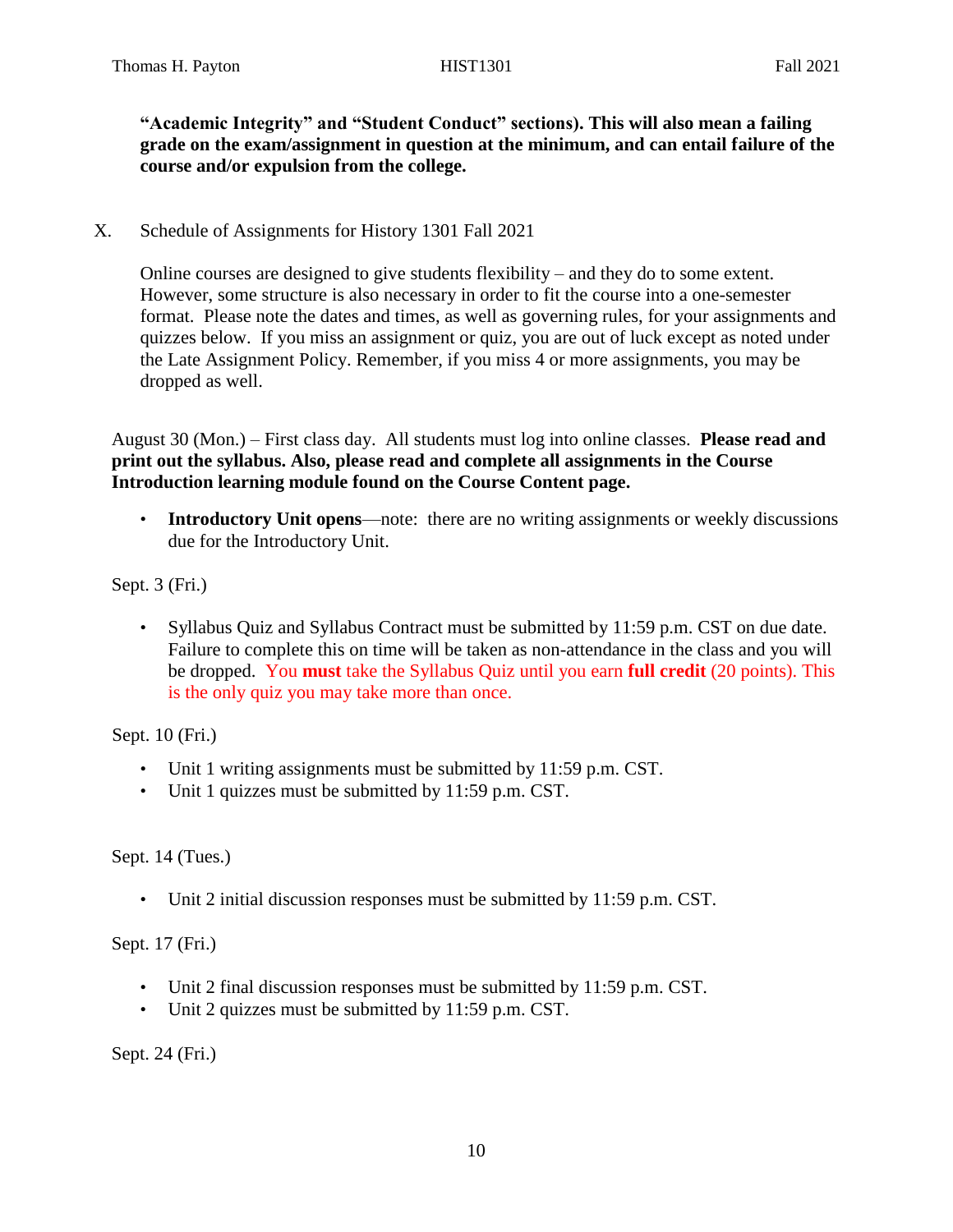- Unit 3 writing assignments must be submitted by 11:59 p.m. CST.
- Unit 3 quizzes must be submitted by 11:59 p.m. CST.

Sept. 28 (Tues.)

• Unit 4 initial discussion responses must be submitted by 11:59 p.m. CST.

Oct. 1 (Fri.)

- Unit 4 final discussion responses must be submitted by 11:59 p.m. CST.
- Unit 4 quizzes must be submitted by 11:59 p.m. CST.

Oct. 8 (Fri.)

- Unit 5 writing assignments must be submitted by 11:59 p.m. CST.
- Unit 5 quizzes must be submitted by 11:59 p.m. CST.

Oct. 12 (Tues.)

• Unit 6 initial discussion responses must be submitted by 11:59 p.m. CST.

Oct. 15 (Fri.)

- Unit 6 final discussion responses must be submitted by 11:59 p.m. CST.
- Unit 6 quizzes must be submitted by 11:59 p.m. CST.

Oct. 22 (Fri.)

- Unit 7 writing assignments must be submitted by 11:59 p.m. CST.
- Unit 7 quizzes must be submitted by 11:59 p.m. CST.

Oct. 26 (Tues.)

• Unit 8 initial discussion responses must be submitted by 11:59 p.m. CST.

Oct. 29 (Fri.)

- Unit 8 final discussion responses must be submitted by 11:59 p.m. CST.
- Unit 8 quizzes must be submitted by 11:59 p.m. CST.

Nov. 5 (Fri.)

- Unit 9 writing assignments must be submitted by 11:59 p.m. CST.
- Unit 9 quizzes must be submitted by 11:59 p.m. CST.